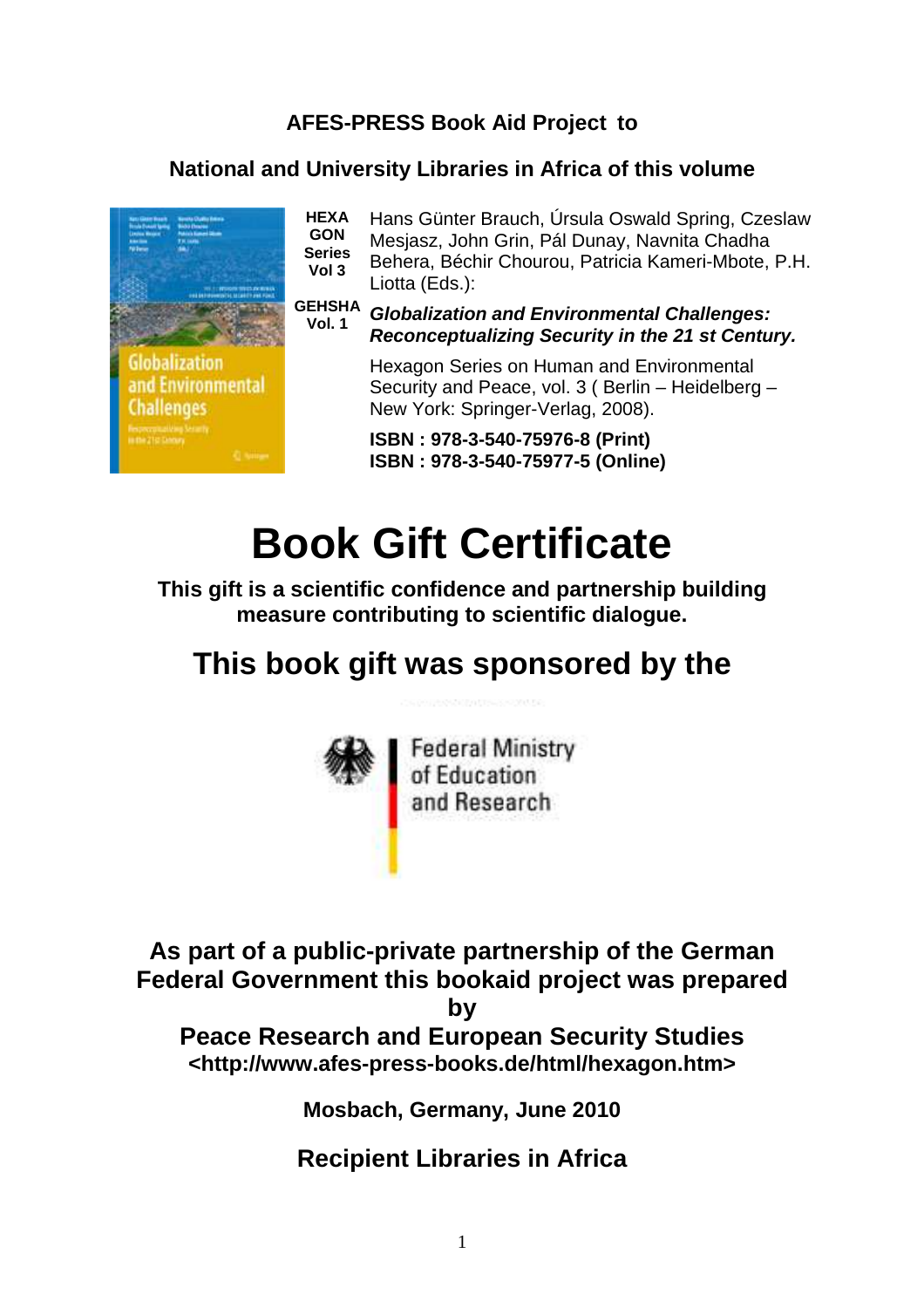| <b>Countries (27)</b> | 30           | <b>Recipient Librarires</b>                                                                                                                                       |
|-----------------------|--------------|-------------------------------------------------------------------------------------------------------------------------------------------------------------------|
| 1) Angola             | 1            | Le Recteur<br>Universidade Católica de Angola<br>Rua N.Sra.da Muxima,29<br>C.P.2064 Luanda<br>Angola                                                              |
| 2) Benin              | $\mathbf 1$  | Universite Abomey-Calavi<br>Univ. d'Abomey Calavi<br>01 BP 526<br>Cotonou<br><b>BENIN, West Africa</b>                                                            |
| 3) Burkina Faso       | $\mathbf 1$  | Universite de Ouagadougou,<br>03 BP 7021<br>Ouagadougou 03<br><b>Burkina Faso</b>                                                                                 |
| 4) Burundi            | 1            | Bibliotheque Nationale du Burundi<br><b>BP 1095</b><br><b>Bujumbura</b><br><b>Burundi</b>                                                                         |
| 5) Cameroon           | 1            | The Librarian<br>University of Yaounde I<br><b>Central Library</b><br>Prof Edward O. Ako<br><b>PO Box 337</b><br>Yaounde<br>Cameroon                              |
| 6) DR of Congo        | $\mathbf{1}$ | Le Recteur<br>Labana Lasa'y<br>Le Bibliotheque<br>Universite de Kinshasa (UNIKIN)<br>Mont-Amba<br>P.O. Box 190<br>Kinshasa XI<br>République démocratique du Congo |
| 7) Cote D'Ivoire      | $\mathbf 1$  | Cote d'Ivoire (Ivory Coast)<br><b>Bibliotheque Nationale</b><br><b>BPV 180</b><br>Abidjan<br>Cote d'Ivoire                                                        |
| 8) Ethiopia           | 1            | Library of the<br>College of Social Sciences, 1176,<br>[Proposed by Prof. Dr. Yacob Arsano]<br><b>Addis Ababa University</b><br>Addis Ababa<br>Ethiopia           |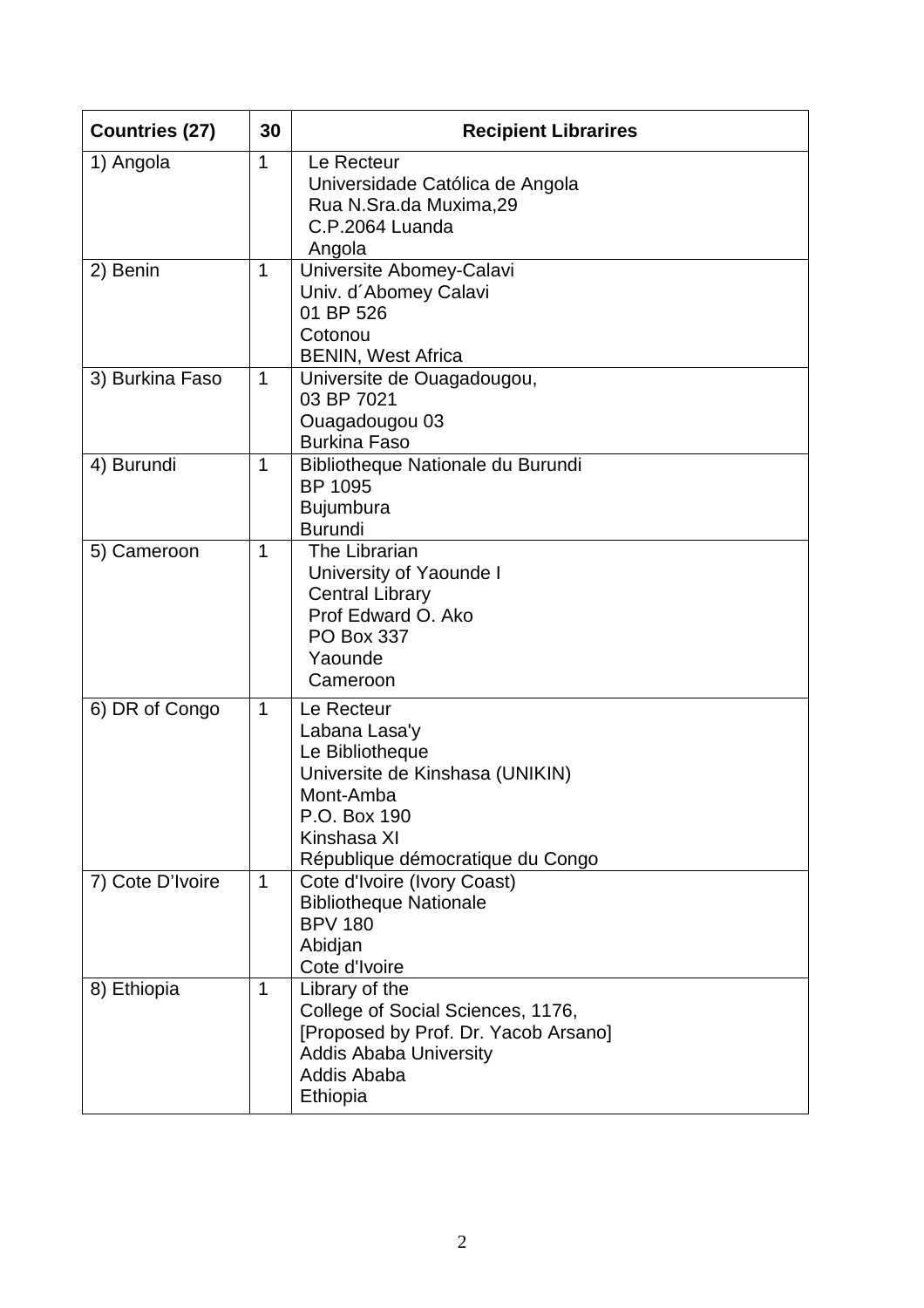| 9) Ghana       | $\mathbf{1}$ | The Balme Library<br>Legon Centre for International Affairs<br>University Of Ghana<br>P. O. Box 25<br>Legon<br>Ghana            |
|----------------|--------------|---------------------------------------------------------------------------------------------------------------------------------|
| 10) Guinea     | $\mathbf{1}$ | <b>Bibliotheque Nationale</b><br><b>B.P.561</b><br>Conakry<br>Guinea                                                            |
| 11) Kenya      | 1            | <b>Kenya National Library Services</b><br>PO Box 30573<br>Ngong Road<br>Nairobi<br>Kenya                                        |
|                | $\mathbf{1}$ | <b>Egerton University</b><br><b>Central Library</b><br>Mr S C Otenya<br>P.O Box 536,<br>Njoro,<br>Kenya                         |
| 12) Madagascar | $\mathbf 1$  | Université de Madagascar<br>Bibliothèque universitaire<br>Campus Universitaire Ambohitsaina<br>BP 908 Atananarivo<br>Madagascar |
| 13) Malawi     | $\mathbf 1$  | <b>Malawi National Library Service</b><br>PO Box 30314, Capital City<br>Lilongwe 3, Malawi                                      |
| 14) Mali       | $\mathbf 1$  | <b>Bibliotheque Nationale</b><br><b>B.P.159</b><br>Ave.Kasse Keita<br><b>Bamako</b><br>Mali                                     |
| 15) Mauritania | $\mathbf{1}$ | Mauritania Bibliotheque Nationale<br><b>BP 20</b><br>Nouakchott<br>Mauritania                                                   |
| 16) Mozambique | $\mathbf 1$  | <b>Eduardo Mondlane University</b><br><b>Central Library</b><br>P O Box 1169,<br>Maputo<br>Mozambique                           |
| 17) Namibia    | $\mathbf 1$  | National Library of Namibia<br>PO Box 13349<br>Windhoek 9000<br>Namibia                                                         |
| 18) Nigeria    | $\mathbf{1}$ | National Library of Nigeria<br>4 Wesley Street<br>PO Box 12626                                                                  |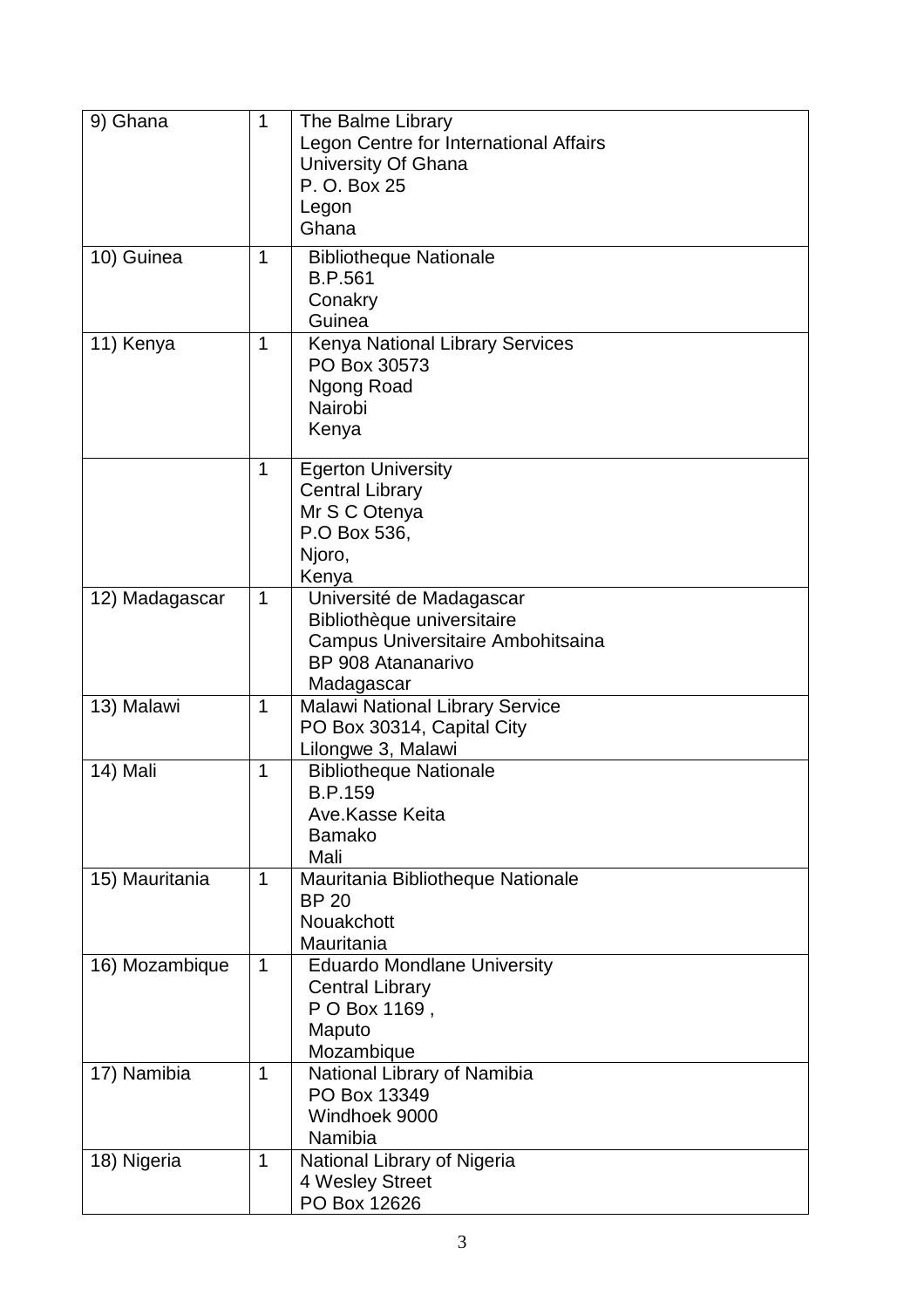|                  |              | Lagos                                                      |
|------------------|--------------|------------------------------------------------------------|
|                  |              | Nigeria                                                    |
|                  | 1            | The Director.                                              |
|                  |              | <b>Central Library</b>                                     |
|                  |              | [Prof. Dr. Adeniyi S. Gbadegesin, Department of Geography, |
|                  |              | Faculty of Social Sciences],                               |
|                  |              | University of Ibadan,                                      |
|                  |              | Ibadan, Nigeria                                            |
| 19) Niger        | $\mathbf{1}$ | Le Recteur, President                                      |
|                  |              | Université Abdou Moumouni,                                 |
|                  |              | BP 10662,                                                  |
|                  |              | Niamey,                                                    |
|                  |              | Niger.                                                     |
| 20) Ruanda       | 1            | Bibliotheque Nationale du Rwanda                           |
|                  |              | <b>PO Box 624</b>                                          |
|                  |              | Kigali,                                                    |
|                  |              | Rwanda                                                     |
| 21) Senegal      | $\mathbf 1$  | Universite Cheikh Anta Diop De Dakar                       |
|                  |              | <b>Rectorat Direction De La Cooperation</b>                |
|                  |              | $B.P. - 5005$                                              |
|                  |              | Dakar-Fann                                                 |
|                  |              | <b>SENEGAL</b>                                             |
| 22) South Africa | $\mathbf{1}$ | University of                                              |
|                  |              | Durban-Westville                                           |
|                  |              | <b>Central University Library</b>                          |
|                  |              | Private Bag X 54001                                        |
|                  |              | DURBAN, 4000                                               |
|                  |              | South Africa                                               |
|                  | 1            | Univ. of Witwatersrand                                     |
|                  |              | <b>Central Library</b>                                     |
|                  |              | Private Bag 3,                                             |
|                  |              | WITS, 2050,                                                |
|                  |              | Johannesburg                                               |
|                  |              | South Africa                                               |
| 23) Tansania     | 1            | <b>Tanzania Library</b>                                    |
|                  |              | Service PO Box                                             |
|                  |              | 9283 Dar es Salama                                         |
|                  |              | Tanzania                                                   |
| $24)$ Togo       | $\mathbf 1$  | Bibliotheque Nationale du Togo                             |
|                  |              | Avenue de la Victoire                                      |
|                  |              | PO Box 1002                                                |
|                  |              | Lome                                                       |
|                  |              | Togo                                                       |
| 25) Uganda       | $\mathbf 1$  | <b>Makerere University</b>                                 |
|                  |              | <b>Central University Library</b>                          |
|                  |              | PO Box 7062,                                               |
|                  |              | Kampala                                                    |
|                  |              | Uganda                                                     |
| 26) Zambia       | $\mathbf 1$  | Muyoyeta H. Simui,                                         |
|                  |              | The Head Collection Development Section                    |
|                  |              |                                                            |